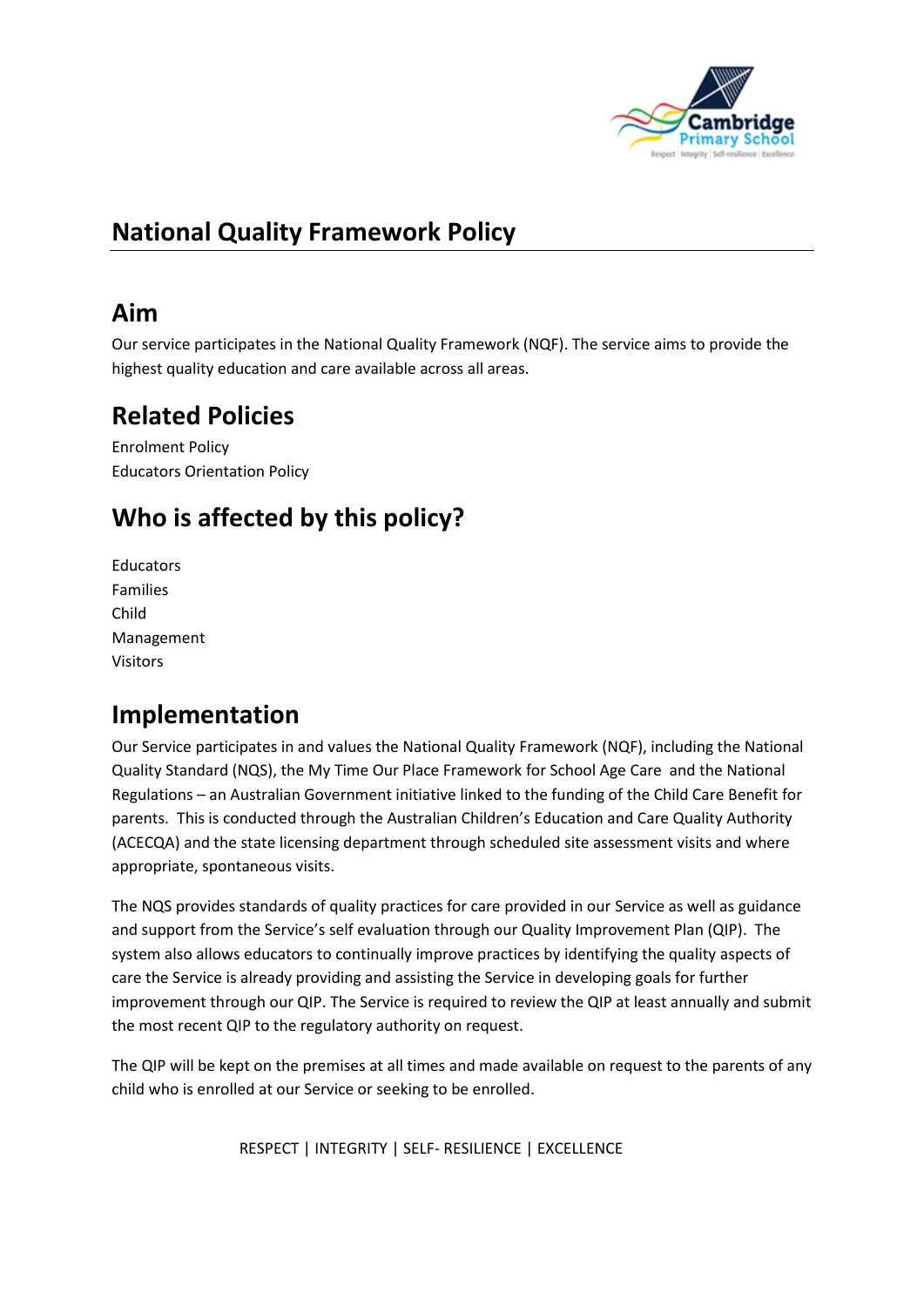

The Service will ensure that all educators and management are informed about current practices and requirements in the NQF process by attending appropriate in-service/training, accessing any other publications and information about the accreditation process that may be of benefit – including those published by ACECQA.

Educators will involve parents, families and management in each stage to seek their input and views into practices and care in our Service – this includes having parent input into policy reviews, parent meetings and providing updates in newsletters about the Service's current stage in the process.

#### **The seven Standards under the NQS are –**

- 1. Educational program and practice
- 2. Children's health and safety
- 3. Physical environment
- 4. Educators arrangements
- 5. Relationships with children
- 6. Collaborative partnerships with families and communities
- 7. Leadership and service management

#### **The Rating System**

The NQS is accompanied by a national quality rating and assessment process that promotes transparency and accountability and assists parents to make informed choices about the quality of education and care at a service. Our service will display the rating received for each quality area and the overall rating.

#### **The Ratings are as follows –**

- Excellent
- Exceeding National Quality Standard
- Meeting National Quality Standard
- Working towards National Quality Standard
- Significant improvement required.

 RESPECT | INTEGRITY | SELF- RESILIENCE | EXCELLENCE We will access regular updates on the ACECQA website – [www.acecqa.gov.au](http://www.acecqa.gov.au/)